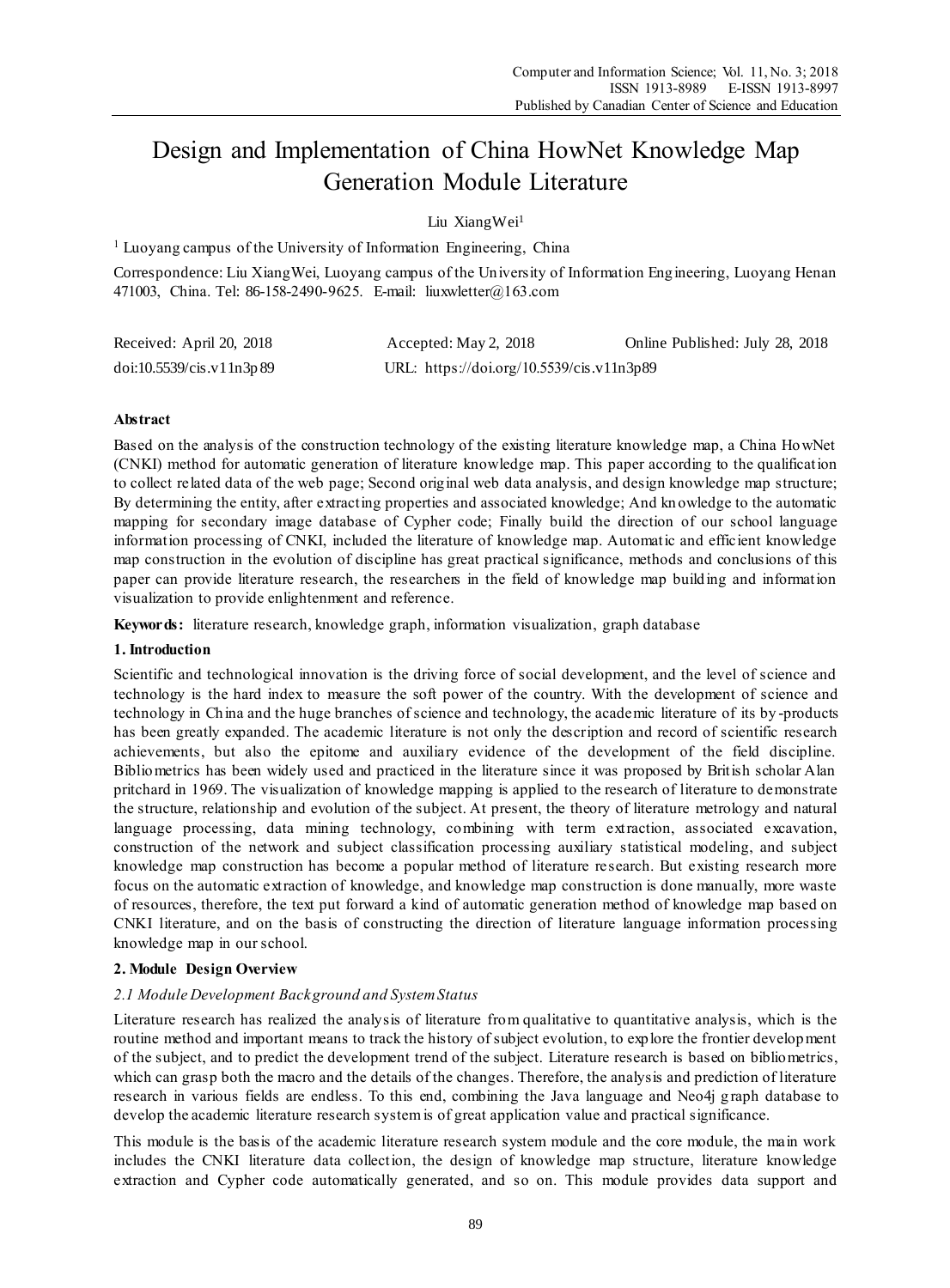technology foundation for the system, and completes the leap of knowledg e map from scratch. On the basis of the development of this module, it is easy to realize the query, display and other system functions of the knowledge map.

## *2.2 Module Workflow*

According to functional requirements, the module is divided into the following working steps:

(1) Data collection of CNKI literature: the original data of relevant web pages were obtained from CNKI website according to the qualification criteria of the input;

(2) Knowledge map structure design: analyze the data content of literature web page, design the node, attribute and correlation of knowledge map;

(3) Knowledge extraction of CNKI literature: according to the structure design of the knowledge map, processing the data format of the literature webpage and extracting the literature knowledge;

(4) Cypher code is generated automatically: based on the construction rules of knowledge graph, the Cypher code of knowledge map is automatically generated by using the extracted knowledge;

(5) Knowledge map display: running Cypher code on the neo4j graph database platform to complete the construction and display of knowledge map.

#### **3. Introduction to Core Technologies**

### *3.1 CNKI Literature Data Collection*

China hownet (CNKI) is the largest and most widely used in domestic academic database, although you can't include all the journals and literature information, but to analyze the data of CNKI, generally reflect the whole situation of academic literature in China.

This module supports users to customize the qualified conditions of literature collectio n according to the object and purpose of the study, such as author, subject, publication journal, publication time and combination. The module searched the relevant literatures on CNKI site according to the qualification criteria, and determined the collection scope. According to the research experiment, the CNKI website has set up a number of anti-data crawling security measures due to the working mechanism of paid download. First of all, the URL list of the retrieved literature is not directly displayed in the source code of the webpage. Instead, it is hidden in the form of variables. The specific value of the URL is embedded in the website database, which is not seen by the visitors. Second, the keywords submitted by the user request are only used for identification, and the server dynamically generates digital sequences based on the keywords, as the credentials for accessing the resources. It is not only the technical difficulties but also the infringement of intellectual property rights.

## *3.2 Structure Design of Knowledge Map*

Literature research of knowledge map with literature as the core object, in addition to the basic information of the clear reflection of literature, also should from the local to the overall integrity of knowledge of give attention to two or morethings, which can show the connection between the literature. Accordingly, the title, publication unit, publication time, author, summary and key words are the core elements of the literature.

According to the system functional requirements and the modeling specification of Neo4j, the node classification and its properties are described as follows:

(1) Root node r1, the label is root: the root node is unique, the name attribute value is timeLine, as the query handle of the time axis;

(2) Literature node ti, the label is title: I is the serial number created for the document node, the title attribute value is the literature title, the summary attribute value is the literature summary, and the keywords attribute value is the collection of literature keywords.

(3) The author node ai, labeled as author: I is the number created by the author node, and the name attribute value is the author's name;

(4) Time node yi, the label is year: I is the serial number created by the time node, and the value attrib ute value is the time year;

(5) Publish unit node PI, labeled publish: I is the serial number created by the publishing unit node, value attribute value is the name of the publishing house;

According to the relationship between the literature information and the subsequent query display and other functional requirements, the relationship between nodes is created, and the classification is as follows: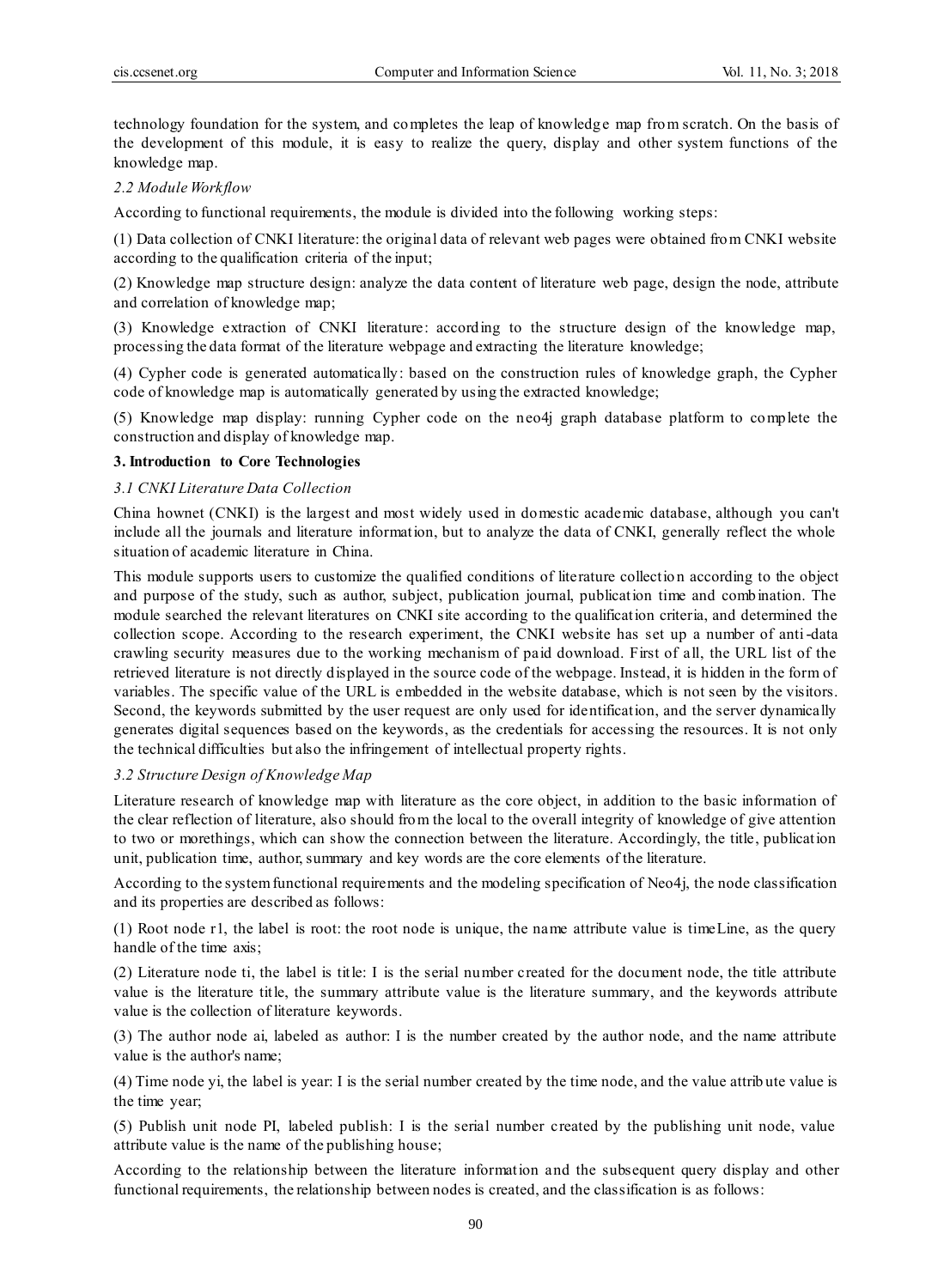(1) Year correlation between root node and time node;

- (2) The document node is associated with written\_by of the author node;
- (3) The literature node is associated with published\_by of the publishing unit node;

(4) Association of the literature node to the published\_in time node;

*3.3 CNKI Literature Knowledge Extraction*

Literature knowledge extraction is the key step of the module, and the accuracy of knowledge extraction directly determines the mapping level of Cypher code and the construction quality of knowledge map. The key function of the core function getInfo is set as follows:

```
Pattern Ptitle: "\leqspan id=\"chTitle\">(.+) \leqspan>";
Pattern Pauthors: "sfield=au&amp.+>(.+)</a>";
Pattern Ppost: "sfield=inst&amp.+>(\cdot+)<sub>4</sub>);
Pattern Psummary: "\leqspanid=\"ChDivSummary\".+>(.+)\leq/span>\leqspan>"
Pattern Psummary1: " [Abstract] <span>(+) </span>";
Pattern Pkeywords: "sfield=kw&amp.\leftrightarrow(.+)\lt/a\gt";
Pattern PpublishAndDate: "<input id=\"hidtitle\".+-(.+)-(\\d+).+&#xA;
```
The model corresponds to the title, author, author unit, page format 1 summary, page format 2 abstract, keyword, publication unit and publication time. In this paper, two matching modes are set up for the abstract because of the different webpage formats caused by the different sources of CNKI. As the publishing unit and publication

Efficient multithreading concurrency to accommodate large scale document processing. The absolute address of the document to be processed is stored in the filelist table, and each document is processed by a single threa d to avoid reading and writing conflicts and ensuring the accuracy of the results. Multiple threads process multiple documents in parallel, improving the efficiency of system operation.

time in the web format are stored in the same row, the matching extraction of the two is merged into one pattern.

The core code is as follows:

```
public void getInfo(String filePath, String resultPath){
   File file = new File(filePath);
   File resultFile=new File(resultPath);
   Pattern Ptitle=Pattern.compile("<span_id=\"chTitle\">(.+)</span>");
   Pattern Pauthors=Pattern.compile("sfield=au&amp.+>(.+)</a>");
   Pattern Ppost=Pattern.compile("sfield=inst&amp.+>(.+)</a>");
    Pattern Psummary=Pattern.compile("<span_id=\"ChDivSummary\".+>(.+)</span><span>");
   Pattern Psummary1=Pattern.compile("【摘要】 <span>(.+)</span>");
   Pattern Pkeywords=Pattern.compile("sfield=kw&amp.+>(.+)</a>");
    //Pattern PpublishAndDate0=Pattern.compile("【中国会议录名称】<.+>(.+) ((.+)) </a>");
   Pattern PpublishAndDate=Pattern.compile("<input id=\"hidtitle\".+-(.+)-(\\d+).+&#xA
    //Pattern Pdate=Pattern.compile("(d+)");
    try {
        InputStreamReader isr = new InputStreamReader(new FileInputStream(file));
       BufferedReader br=new BufferedReader(isr);
        FileOutputStream osr=new FileOutputStream(resultFile,true);
       BufferedWriter bw=new BufferedWriter(new OutputStreamWriter(osr));
       resultfilelist.add(resultPath);
       String tempLine;
       while((tempLine=br.readLine())!=null){
           Matcher Mtitle=Ptitle.matcher(tempLine);
            if (Mtitle.find())bw.write("标题"+" "+Mtitle.group(1)+"\r\n");
                System.out.println(Mtitle.group(1));
               continue;
```
#### *3.4 Automatically GeneratesCypher Code*

 $\mathbf{r}$ 

Cypher is a simple and concise graph database query language, which supports the neo4j graph database, which is very suitable to describe the graph programmatically in a precise manner. Cypher code is automatically based on knowledge map nodes, attributes, relationships and other structural design and literature knowledge extraction results.

The mapping format of the code is as follows: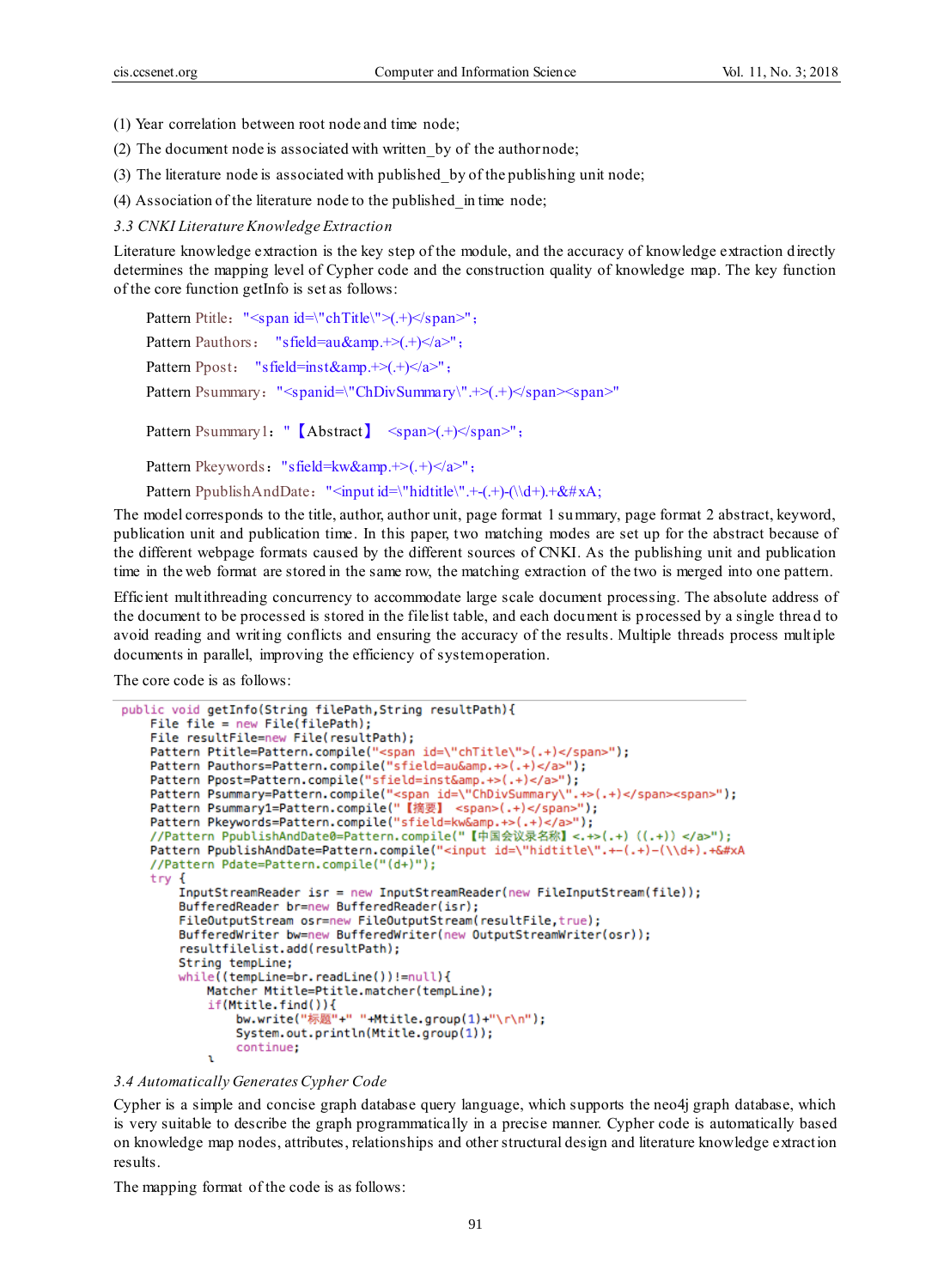```
create(pi:publish{value:'PPP'})
create(yj:year{value:'YYY'})
create(r1)-[:Year]->(yj)
create(am:author{name:'NNN'})
create(tn:title{name:'TTT',summary:'SSS',keywords:'Key1 Key2 ……'})
create(tn)-[:published by]->(pi)
create(tn)-[:published in]->(yi)create(tn)-[:written by]->(am)
```
Among them, p, r, j, a, t, for the knowledge map nodes, i, j, a, m, n to the corresponding node number, due to the author of a paper may have one or more, so the author node creation code: the create (am: author {name: 'NNN}) and the relationship between literature and the author create code: the create (tn) -  $\int$ : written by] - > (am) ,up to a dynamically generated according to the actual situation. ArrayList: Titlelist, authorlist, datelist and publishlist are created for the literature, author, publication time and publication. Node corresponding ArrayList table will be created before the find, to determine whether a node has been in existence in figure database, if there is no criterion to create nodes, or skip the creation process, to avoid repetition and create errors.

The mapping format of the code is as follows:

```
private void codeGenerate(String file){
    synchronized(this){
        System.out.println(Thread.currentThread().getName()+"处理"+file);
        File sourcefile=new File(file):
        File targetfile=new File("C:\\Users\\wt\\Desktop\\nosql作业\\code.txt");
        String tempLine;
        String[] tempArr;
        HashMap InfoMap=new HashMap<String, String>();
        try {
            InputStreamReader isr = new InputStreamReader(new FileInputStream(sourcefile));
            BufferedReader br=new BufferedReader(isr);
            FileOutputStream osr = new FileOutputStream(targetfile,true);
            BufferedWriter bw=new BufferedWriter(new OutputStreamWriter(osr));
            while((tempLine=br.readLine())!=null){
                tempArr=tempLine.split("");
                if(tempArr[0].equals("标题")){
                    InfoMap.put("title", tempArr[1]);
                    if(titlelist.contains(tempArr[1])){;}
                    elsef
                        titlelist.add(tempArr[1]);
                        -1
                    continue:
                ٦
                tempArr=tempLine.split("");
                if(tempArr[0].equals("出版单位")){
                    InfoMap.put("publish", tempArr[1]);
                    if(publishlist.contains(tempArr[1])){;}
                    elsel
                        D++bw.write("create(p"+p+":publish{value:""+tempArr[1]+"'})"+"\r\n");
                        publishlist.add(tempArr[1]);
                    continue:
```
#### **4. Experimental Results Show and Analyze**

## *4.1 Knowledge Map Building Platform Introduction*

In this paper, the neo4j graph database is selected as the building platform of knowledge map. The reason is:

(1) Different from the relational database, which is used as a means of connecting tables, neo4j is a typical representative of a non-relational database, and it is also associated with both entities and associations in storage. Avoid the relational database by scale and the data from the group of the macroscopic structure complex, thin line, and not empty check logic problem, to pay attention to the associated applications such as literature research is easy to be a global analysis.

(2) Compared with the relational database and other non-relational databases, the neo4j diagram data will be limited to the part of the molecular graph, and the performance stability will not cause the efficiency bottleneck due to the expansion of the data scale; The graph database can be extended to add different kinds of connections,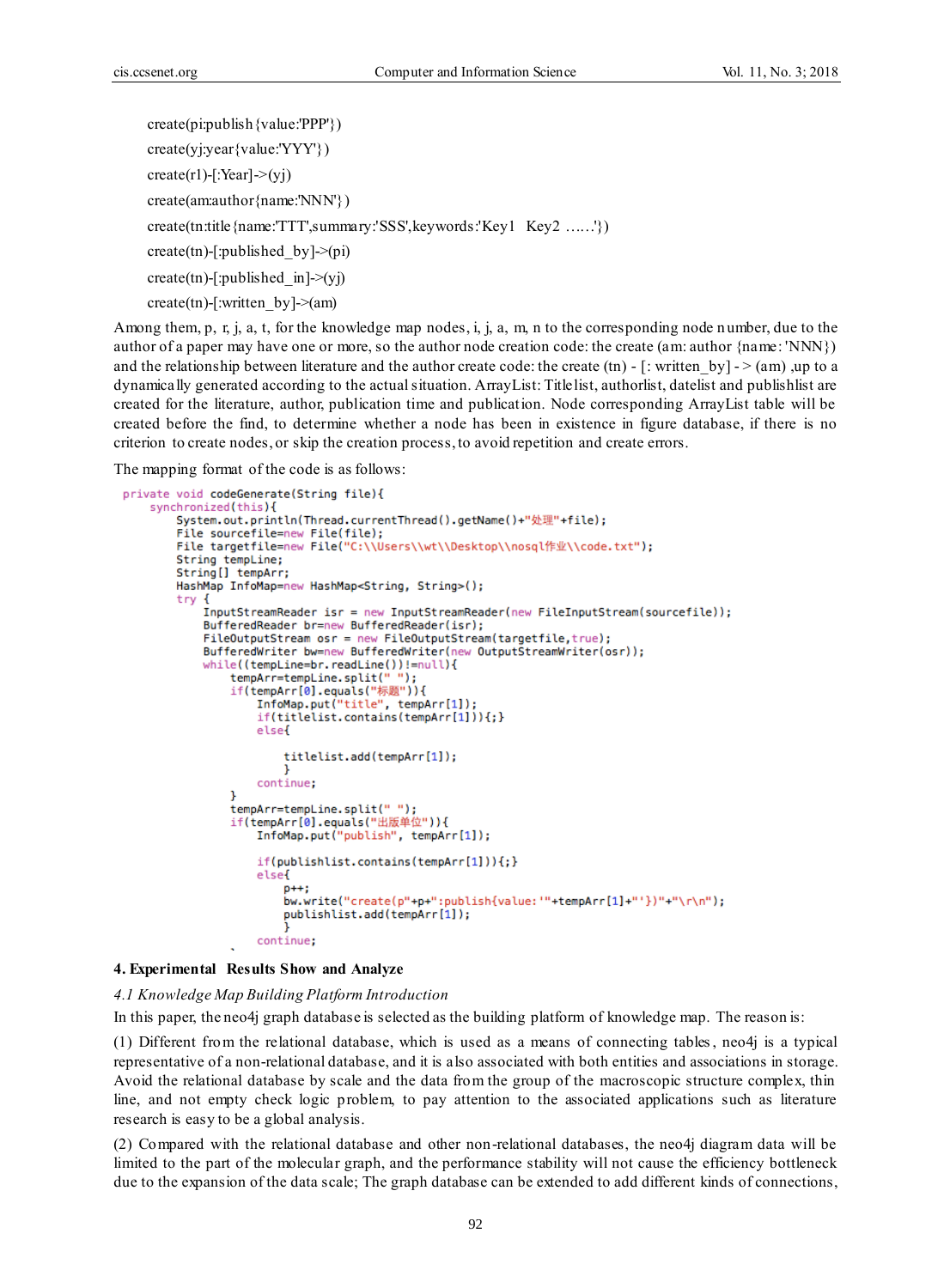new nodes and new subgraphs to the existing structure, and the construction is more flexible. Neo4j supports incremental iterative development of software, which conforms to the need for tracking research and so on, and provides elegant system maintenance management.

(3) Neo4j abstracts the entities in the domain into circles, and the associations are abstracted as directed arrows, and the arrows connect the circles to indicate the connection between the nodes. The graph database reduces the impedance mismatch between analysis and implementation, and the description of nodes, attributes and relationships is vivid and expressive.

#### *4.2 Knowledge Map of Language Information Processing Direction Literature*

#### 4.2.1 Description of Knowledge Map

In this experiment, five leading scholars in the direction of language information processing in our school were selected as the constraint conditions for literature collection, and 104 articles were collected from CNKI. According to the module workflow, extract the literature knowledge and generate Cypher code. According to Cypher code, there are 1 root node, 104 literature nodes, 79 author nodes, 45 publishing unit nodes and 24 time nodes. There are 460 properties of each node. Create the root node to the time node 24 Year relationship and literature node to the node written by relationship between 277 and 104 document node to time published in relations, to the publisher literatures node 104 published\_by relations.

#### 4.2.2 Knowledge Map Display

The knowledge map of the author is shown in Figure 6. The time knowledge map is shown in Figure 7



Figure 1. Author's knowledge map Figure 2. Time knowledge map

#### 4.2.3 Knowledge Map Analysis

The knowledge map clearly and intuitively shows the literature publication of language information processin g in our school. Diagram reflects the literature published literature published time according to the annual distribution of published literature on the annual average annual professional to undertake major projects subject for me or the next year, so the literature of the many. The schematic diagram of the literature publishing unit reflects the distribution of the literature in accordance with the publishing units, and the published units published in the literature can be regarded as the publishing institutions of my professional recognition and attention. The author has published a document showing the output of the author's literature, taking the leading figures of the language information processing of our school as the core, and the relevant scholars who have had academic cooperation with them through the submap of the joint writing of the papers.

Knowledge, knowledge and information in the knowledge map nodes contain information and knowledge about our language processing. Through Cypher query, we can return the sub graph satisfying the condition, which provides assistance for literature research.